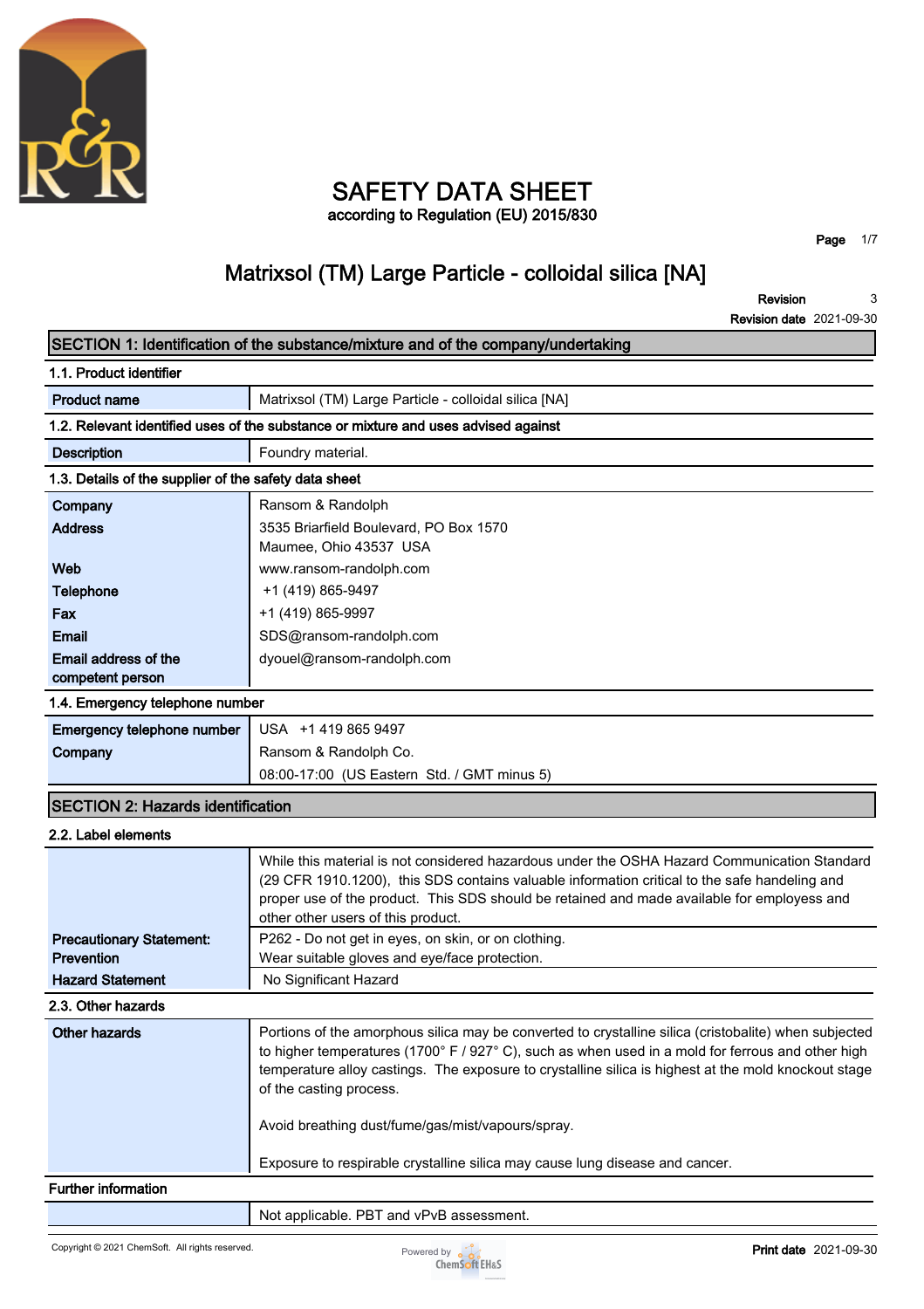**Revision 3**

**Revision date 2021-09-30**

### **SECTION 3: Composition/information on ingredients**

#### **3.2. Mixtures**

# **EC 1272/2008 Chemical Name Index No. CAS No. EC No. REACH Registration Number Conc. (%w/w) Classification silica (amorphous) 7631-86-9 231-545-4 SECTION 4: First aid measures 4.1. Description of first aid measures Inhalation Move the exposed person to fresh air. Eye contact Rinse immediately with plenty of water for 15 minutes holding the eyelids open. Skin contact Wash with soap and water. Ingestion Drink 1 to 2 glasses of water. DO NOT INDUCE VOMITING. 4.2. Most important symptoms and effects, both acute and delayed Inhalation May cause irritation to respiratory system. Eye contact May cause irritation to eyes. Skin contact May cause irritation to skin. Ingestion May cause irritation to mucous membranes. 4.3. Indication of any immediate medical attention and special treatment needed Inhalation Seek medical attention if irritation or symptoms persist. Eye contact Seek medical attention if irritation or symptoms persist. Skin contact Seek medical attention if irritation or symptoms persist. Ingestion Seek medical attention if irritation or symptoms persist. SECTION 5: Firefighting measures 5.1. Extinguishing media Use extinguishing media appropriate to the surrounding fire conditions. 5.2. Special hazards arising from the substance or mixture Burning produces irritating, toxic and obnoxious fumes. 5.3. Advice for firefighters Self-contained breathing apparatus. Wear suitable protective clothing. SECTION 6: Accidental release measures 6.1. Personal precautions, protective equipment and emergency procedures Wear suitable protective equipment. 6.2. Environmental precautions Do not allow product to enter drains.**

### **6.3. Methods and material for containment and cleaning up**

**Absorb with inert, absorbent material. Transfer to suitable, labelled container.**

#### **6.4. Reference to other sections**

**See section [2, 8 & 13] for further information.**

## **SECTION 7: Handling and storage**

#### **7.1. Precautions for safe handling**

**Avoid contact with eyes and skin. Ensure adequate ventilation of the working area. Wash hands after handling the product.**

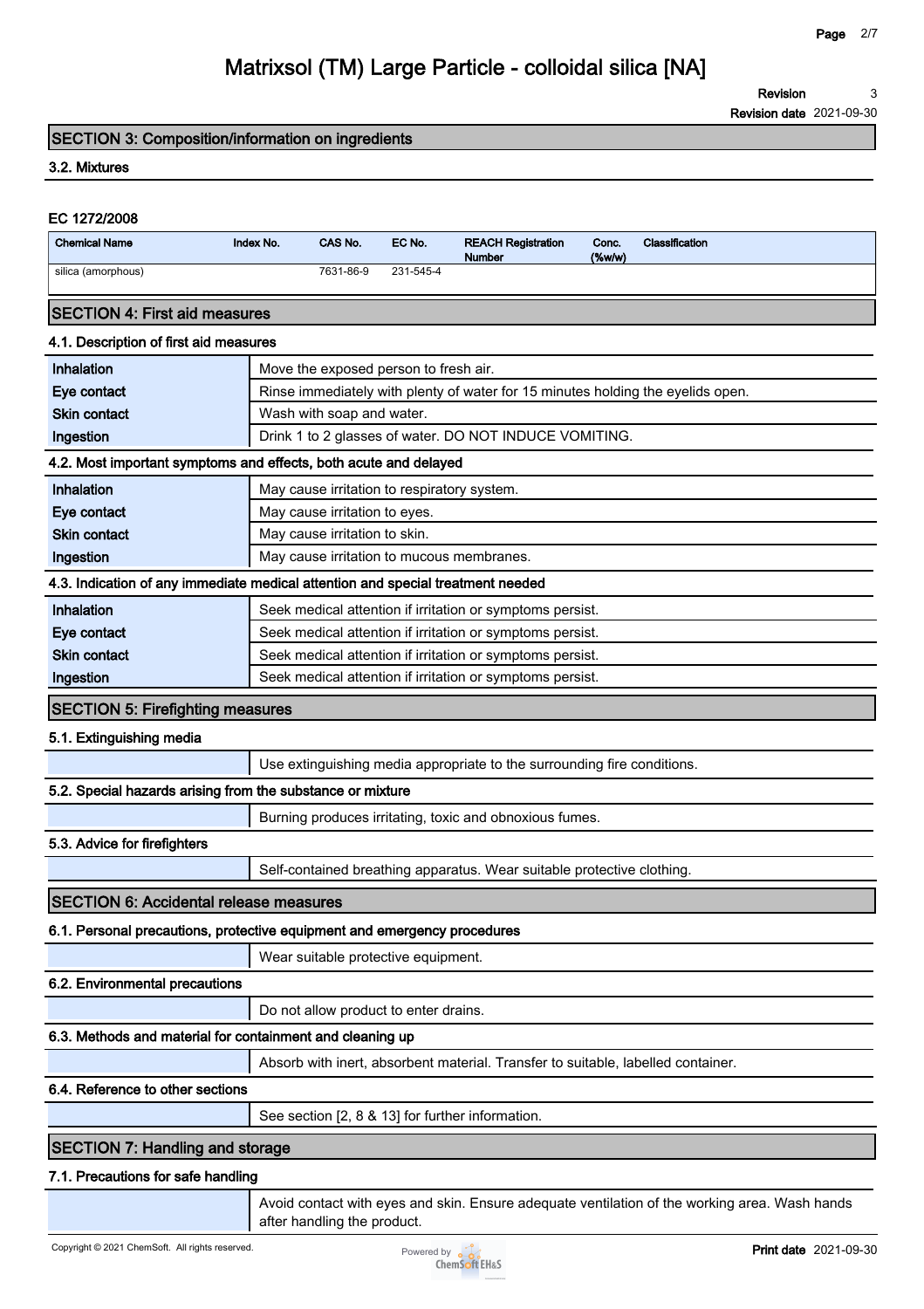**3**

**Revision**

# **Matrixsol (TM) Large Particle - colloidal silica [NA]**

**Revision date 2021-09-30 7.2. Conditions for safe storage, including any incompatibilities Do NOT allow to freeze. Keep in a cool, dry, well ventilated area. Keep containers tightly closed. 7.3. Specific end use(s) Foundry material. SECTION 8: Exposure controls/personal protection 8.1. Control parameters exposure limits - Crystalline Silica, Cristobalite - 0.025 mg/m3 TWA ACGIH TLV (respirable fraction); 50 ug/m3 8-hr TWA PEL (respirable fraction). exposure limits - Silica, vitreous (fused, amorphous) 80 mg/m3 / (% Silica), TWA PEL (respirable fraction). 8.1.1. Exposure Limit Values Matrixsol (TM) Large Particle - colloidal silica [NA] (Matrixsol(TM) 30 colloidal silica) WEL 8-hr limit ppm: WEL 8-hr limit mg/m3: 2.1 WEL 15 min limit ppm: WEL 15 min limit mg/m3: WEL 8-hr limit mg/m3 total inhalable dust: - WEL 15 min limit mg/m3 total inhalable dust: - WEL 8-hr limit mg/m3 total respirable dust: - WEL 15 min limit mg/m3 total respirable dust: - 8.2. Exposure controls 8.2.1. Appropriate engineering controls Ensure adequate ventilation of the working area. 8.2.2. Individual protection measures Apron (Plastic or rubber). Eye / face protection In case of splashing, wear:. Approved safety goggles. Skin protection - Handprotection Wear suitable gloves. Respiratory protection In case of insufficient ventilation, wear suitable respiratory equipment. SECTION 9: Physical and chemical properties**

**9.1. Information on basic physical and chemical properties**

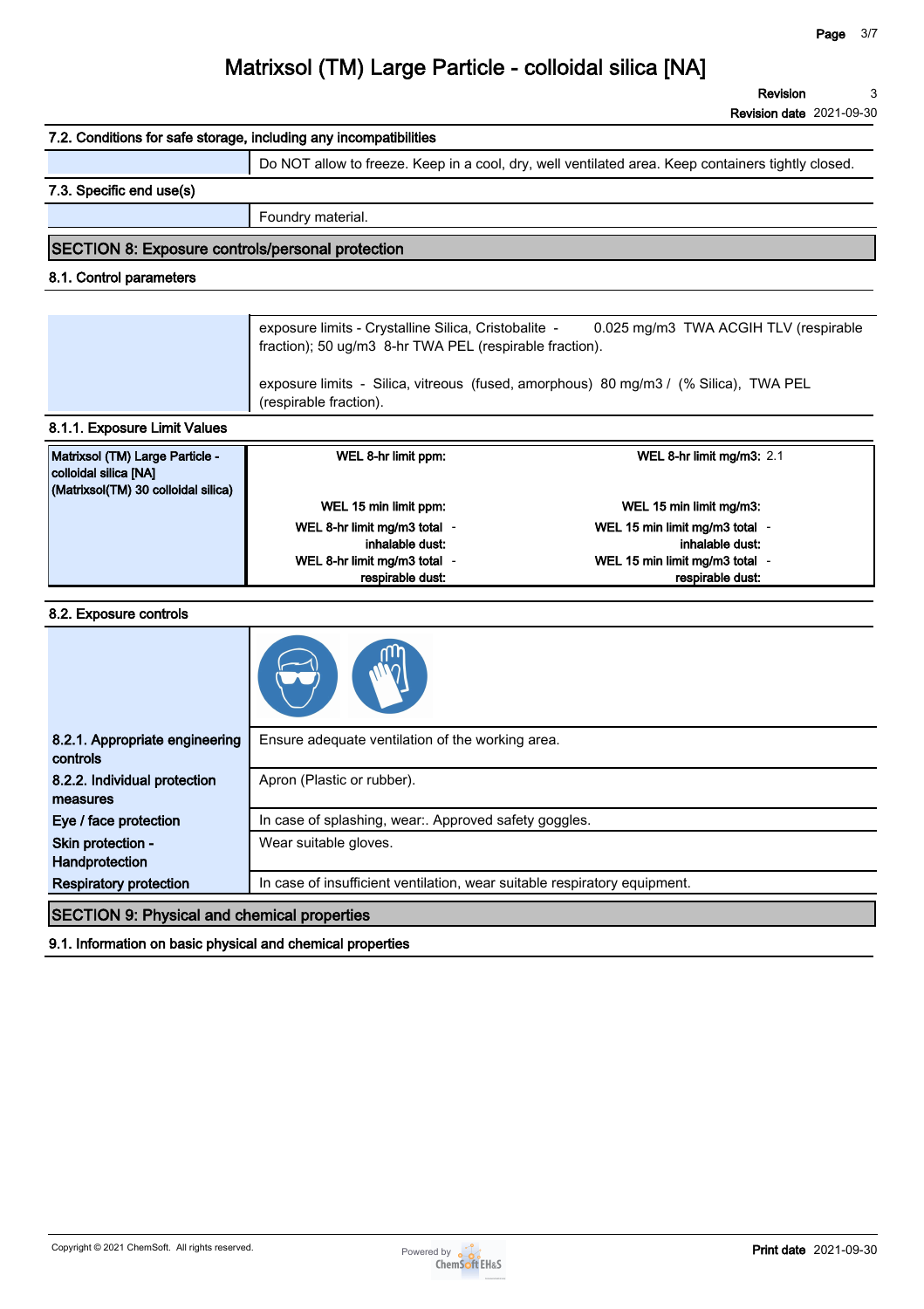### **9.1. Information on basic physical and chemical properties**

| Appearance                                     | Liquid                                          |
|------------------------------------------------|-------------------------------------------------|
| Colour   Clear                                 |                                                 |
|                                                | $pH$ 8 - 10                                     |
| Initial boiling point 100 °C                   |                                                 |
|                                                | <b>Relative density</b> 1.2 (H2O = 1 $@$ 20 °C) |
|                                                | Vapour pressure No data available               |
|                                                | Vapour density   No data available              |
|                                                | Evaporation rate   No data available            |
| <b>Partition coefficient</b> No data available |                                                 |
|                                                | Viscosity   No data available                   |
| <b>Freezing Point</b> $\approx 0$ °C           |                                                 |
| <b>Explosive properties</b> Not applicable.    |                                                 |
| Oxidising properties   Not applicable.         |                                                 |
| Autoignition temperature   Not applicable.     |                                                 |
| Flammability (solid, gas) Not applicable.      |                                                 |
|                                                | Melting point   Not applicable.                 |
|                                                | Fat Solubility   Not applicable.                |
|                                                | Solubility   Miscible in water                  |

### **9.2. Other information**

|                                       | <b>Conductivity</b> No data available |
|---------------------------------------|---------------------------------------|
|                                       | Surface tension   No data available   |
|                                       | Gas group Not applicable.             |
| Benzene Content Not applicable.       |                                       |
|                                       | Lead content Not applicable.          |
| VOC (Volatile organic Not applicable. |                                       |
| compounds)                            |                                       |
|                                       |                                       |

## **SECTION 10: Stability and reactivity**

### **10.1. Reactivity**

|                                              | Not applicable.                                                   |
|----------------------------------------------|-------------------------------------------------------------------|
| 10.2. Chemical stability                     |                                                                   |
|                                              | Stable under normal conditions.                                   |
| 10.3. Possibility of hazardous reactions     |                                                                   |
|                                              | No Significant Hazard.                                            |
| 10.4. Conditions to avoid                    |                                                                   |
|                                              | Direct sunlight. Do NOT allow to freeze.                          |
| 10.5. Incompatible materials                 |                                                                   |
|                                              | Avoid contact with: Sodium chloride.                              |
| 10.6. Hazardous decomposition products       |                                                                   |
|                                              | None.                                                             |
| <b>SECTION 11: Toxicological information</b> |                                                                   |
| 11.1. Information on toxicological effects   |                                                                   |
| <b>Acute toxicity</b>                        | Based on available data, the classification criteria are not met. |
| Skin corrosion/irritation                    | May cause irritation to skin.                                     |
| Serious eye damage/irritation                | May cause irritation to eyes.                                     |

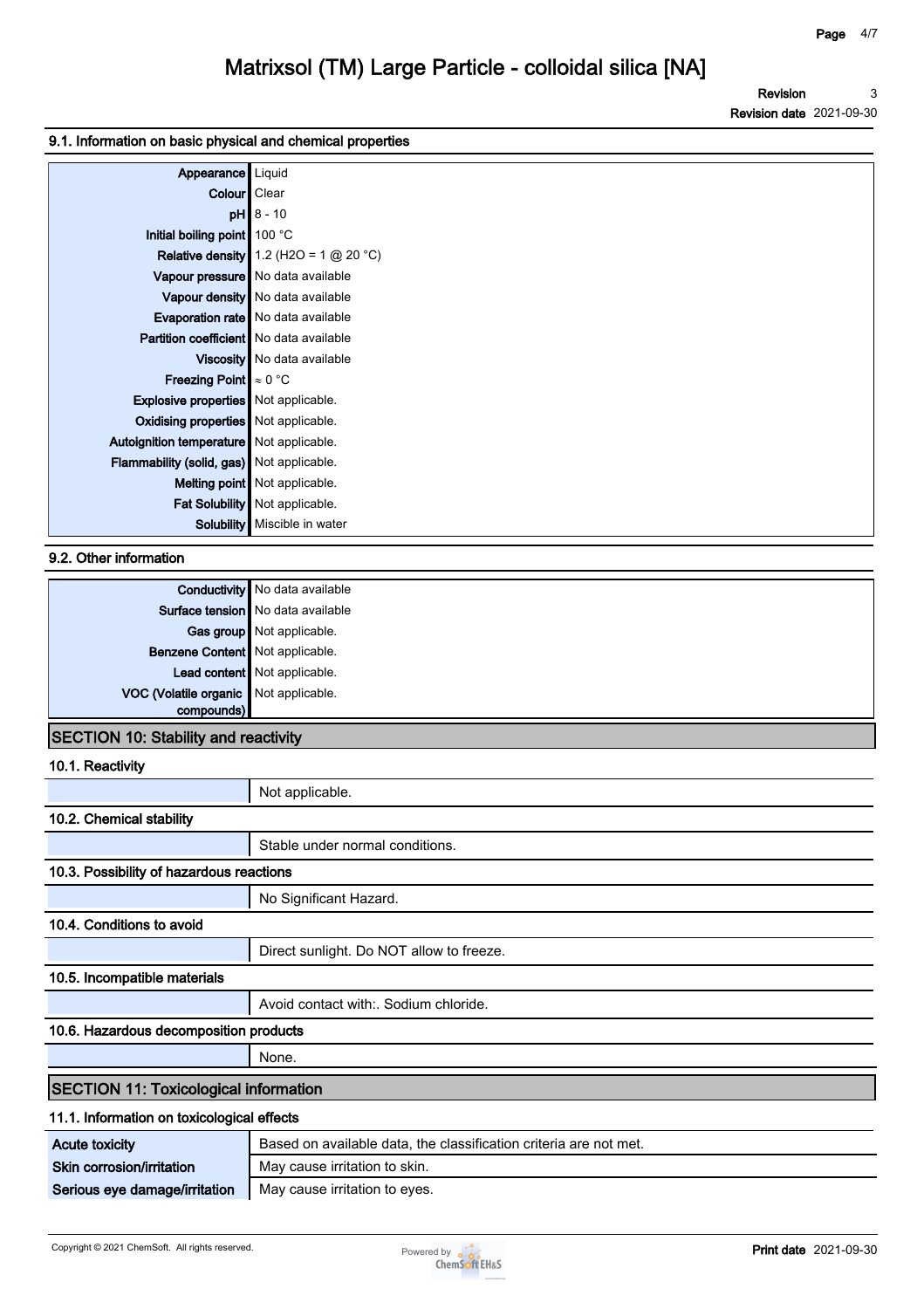**Revision Revision date 2021-09-30 3**

| 11.1. Information on toxicological effects               |                                                                                        |
|----------------------------------------------------------|----------------------------------------------------------------------------------------|
| Respiratory or skin<br>sensitisation                     | Based on available data, the classification criteria are not met.                      |
| Germ cell mutagenicity                                   | Based on available data, the classification criteria are not met.                      |
| Carcinogenicity                                          | Based on available data, the classification criteria are not met.                      |
| Reproductive toxicity                                    | Based on available data, the classification criteria are not met.                      |
| STOT-single exposure                                     | Based on available data, the classification criteria are not met.                      |
| STOT-repeated exposure                                   | Based on available data, the classification criteria are not met.                      |
| <b>Aspiration hazard</b>                                 | Based on available data, the classification criteria are not met.                      |
| Repeated or prolonged<br>exposure                        | May cause irritation to skin.                                                          |
| 11.1.4. Toxicological Information                        |                                                                                        |
| Matrixsol (TM) Large Particle -<br>colloidal silica [NA] | Oral Rat LD50: $> 15$ g/kg                                                             |
| <b>SECTION 12: Ecological information</b>                |                                                                                        |
| 12.1. Toxicity                                           |                                                                                        |
| Matrixsol (TM) Large Particle -<br>colloidal silica [NA] | Daphnia EC50/48h: 7600.000 mg/l<br>Green Algae EC50/48h: 440 mg/l                      |
|                                                          | Brachydanio Rerio LC50/96h: >5000                                                      |
| 12.2. Persistence and degradability                      |                                                                                        |
|                                                          | No data is available on this product.                                                  |
| 12.3. Bioaccumulative potential                          |                                                                                        |
|                                                          |                                                                                        |
|                                                          | Does not bioaccumulate.                                                                |
| <b>Partition coefficient</b>                             |                                                                                        |
|                                                          | Matrixsol (TM) Large Particle - No data available<br>colloidal silica [NA]             |
| 12.4. Mobility in soil                                   |                                                                                        |
|                                                          | Not determined.                                                                        |
| 12.5. Results of PBT and vPvB assessment                 |                                                                                        |
|                                                          | Not applicable.                                                                        |
| 12.6. Other adverse effects                              |                                                                                        |
|                                                          | Not applicable.                                                                        |
| <b>SECTION 13: Disposal considerations</b>               |                                                                                        |
| 13.1. Waste treatment methods                            |                                                                                        |
|                                                          | Dispose of in compliance with all. local and national regulations.                     |
| Disposal methods                                         |                                                                                        |
|                                                          | Contact a licensed waste disposal company.                                             |
| Disposal of packaging                                    |                                                                                        |
|                                                          | Do NOT reuse empty containers. Empty containers can be sent for disposal or recycling. |
| <b>SECTION 14: Transport information</b>                 |                                                                                        |
| 14.1. UN number                                          |                                                                                        |
|                                                          | The product is not classified as dangerous for carriage.                               |

J.

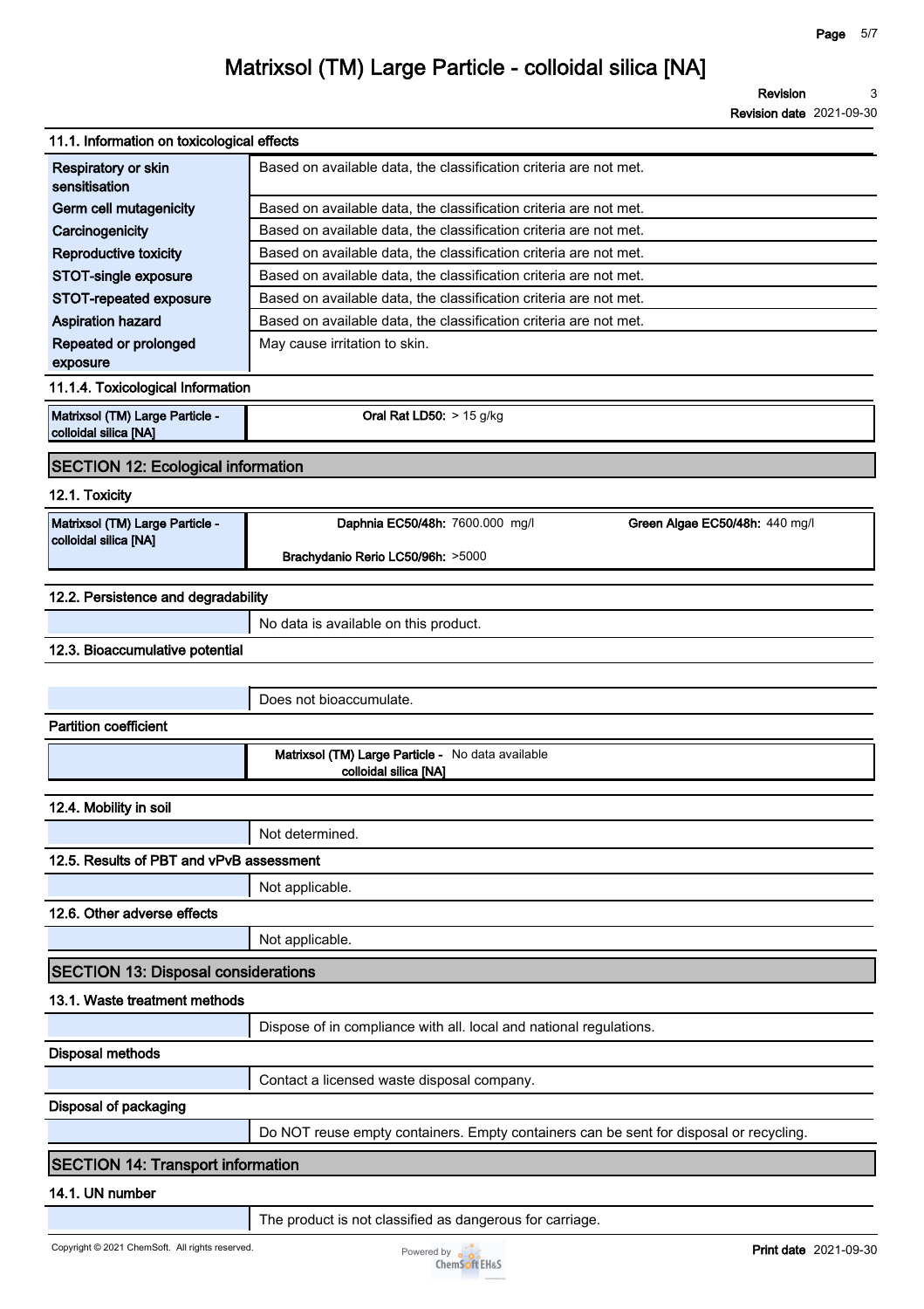**Revision Revision date 2021-09-30 3**

| 14.2. UN proper shipping name             |                                                                                |
|-------------------------------------------|--------------------------------------------------------------------------------|
|                                           | The product is not classified as dangerous for carriage.                       |
| 14.3. Transport hazard class(es)          |                                                                                |
|                                           | The product is not classified as dangerous for carriage.                       |
| 14.4. Packing group                       |                                                                                |
|                                           | The product is not classified as dangerous for carriage.                       |
| 14.5. Environmental hazards               |                                                                                |
|                                           | The product is not classified as dangerous for carriage.                       |
| 14.6. Special precautions for user        |                                                                                |
|                                           | The product is not classified as dangerous for carriage.                       |
|                                           | 14.7. Transport in bulk according to Annex II of MARPOL 73/78 and the IBC Code |
|                                           | The product is not classified as dangerous for carriage.                       |
| <b>Further information</b>                |                                                                                |
|                                           | The product is not classified as dangerous for carriage.                       |
| <b>SECTION 15: Regulatory information</b> |                                                                                |

#### **15.1. Safety, health and environmental regulations/legislation specific for the substance or mixture**

| <b>Regulations</b> | U.S. FEDERAL REGULATIONS: Matrixsol Large Particle. CERCLA 103 Reportable Quantity: is<br>not subject to CERCLA reporting requirements. Many states have more stringent release reporting<br>requirements. Report spills required under federal, state and local regulations. |
|--------------------|-------------------------------------------------------------------------------------------------------------------------------------------------------------------------------------------------------------------------------------------------------------------------------|
|                    | <b>SARA TITLE III:</b><br>Hazard Category For Section 311/312: None                                                                                                                                                                                                           |
|                    | Section 313 Toxic Chemicals: This product contains the following chemicals subject to Annual<br>Release Reporting Requirements Under SARA Title III, Section 313 (40 CFR 372): None                                                                                           |
|                    | Section 302 Extremely Hazardous Substances (TPQ): None                                                                                                                                                                                                                        |
|                    | EPA Toxic Substances Control Act (TSCA) Status: All of the components of this product are listed<br>on the TSCA inventory.                                                                                                                                                    |
|                    | INTERNATIONAL REGULATIONS:                                                                                                                                                                                                                                                    |
|                    | Canadian WHMIS Classification: Not a controlled product.                                                                                                                                                                                                                      |
|                    | Canadian Environmental Protection Act: All of the components in this product are listed on the<br>Domestic Substances List (DSL).                                                                                                                                             |

### **15.2. Chemical safety assessment**

**No data is available on this product.**

## **SECTION 16: Other information**

### **Other information**

| IARC and SCOEL publications<br>In 1997, IARC (the International Agency for Research on Cancer) concluded that crystalline silica<br>inhaled from occupational sources can cause lung cancer in humans. However it pointed out that<br>not all industrial circumstances, nor all crystalline silica types, were to be incriminated. (IARC<br>Monographs on the evaluation of the carcinogenic risks of chemicals to humans, Silica, silicates<br>dust and organic fibres, 1997, Vol. 68, IARC, Lyon, France.) |
|--------------------------------------------------------------------------------------------------------------------------------------------------------------------------------------------------------------------------------------------------------------------------------------------------------------------------------------------------------------------------------------------------------------------------------------------------------------------------------------------------------------|
| In June 2003, SCOEL (the EU Scientific Committee on Occupational Exposure Limits) concluded                                                                                                                                                                                                                                                                                                                                                                                                                  |